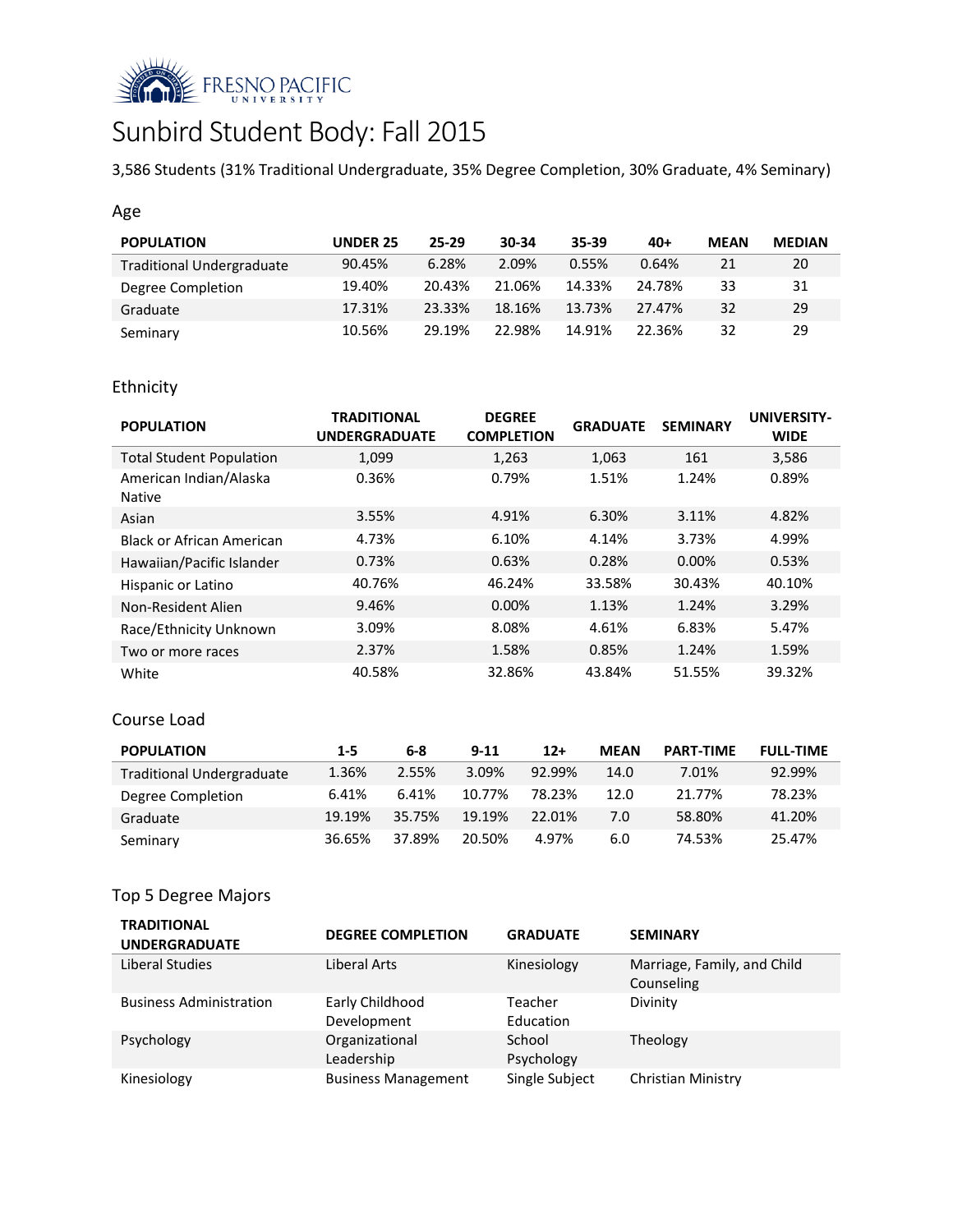

| <b>TRADITIONAL</b>         | <b>DEGREE COMPLETION</b> | <b>GRADUATE</b> | <b>SEMINARY</b>            |
|----------------------------|--------------------------|-----------------|----------------------------|
| <b>UNDERGRADUATE</b>       |                          |                 |                            |
| <b>Pre-Health Sciences</b> | <b>Nursing</b>           | School          | Mennonite Brethren Studies |
|                            |                          | Counseling      |                            |

## Students Receiving Financial Aid

| <b>POPULATION</b>                | <b>PERCENTAGE</b> |
|----------------------------------|-------------------|
| <b>Traditional Undergraduate</b> | 91.36%            |
| Degree Completion                | 80.68%            |
| Graduate                         | 47.60%            |
| Seminary                         | 78.26%            |
| <b>Pell Grant Recipients</b>     |                   |
| <b>POPULATION</b>                | <b>PERCENTAGE</b> |
| <b>Traditional Undergraduate</b> | 46.59%            |
| Degree Completion                | 57.17%            |
| Credential                       | 35.64%            |
| Seminary                         | 0.00%             |
| Cal Grant Recipients             |                   |
| <b>POPULATION</b>                | <b>PERCENTAGE</b> |
| <b>Traditional Undergraduate</b> | 39.67%            |
| Degree Completion                | 13.70%            |
| Credential                       | 4.87%             |
| Seminary                         | 0.00%             |
| Gender                           |                   |
| <b>POPULATION</b>                | <b>PERCENTAGE</b> |

| <b>FUFULATIUN</b>               | <b>FLIVLLIVIAUL</b> |
|---------------------------------|---------------------|
| Traditional Undergraduate Women | 62.60%              |
| Degree Completion Women         | 78.07%              |
| Graduate Women                  | 71.97%              |
| Seminary Women                  | 57.76%              |
| Total Women                     | 70.61%              |

#### Location\*

| <b>POPULATION</b>   | <b>NUMBER</b> |
|---------------------|---------------|
| <b>Main Campus</b>  | 1936          |
| Online              | 1405          |
| Visalia             | 710           |
| North Fresno Center | 680           |
| Bakersfield         | 205           |
| Merced              | 202           |